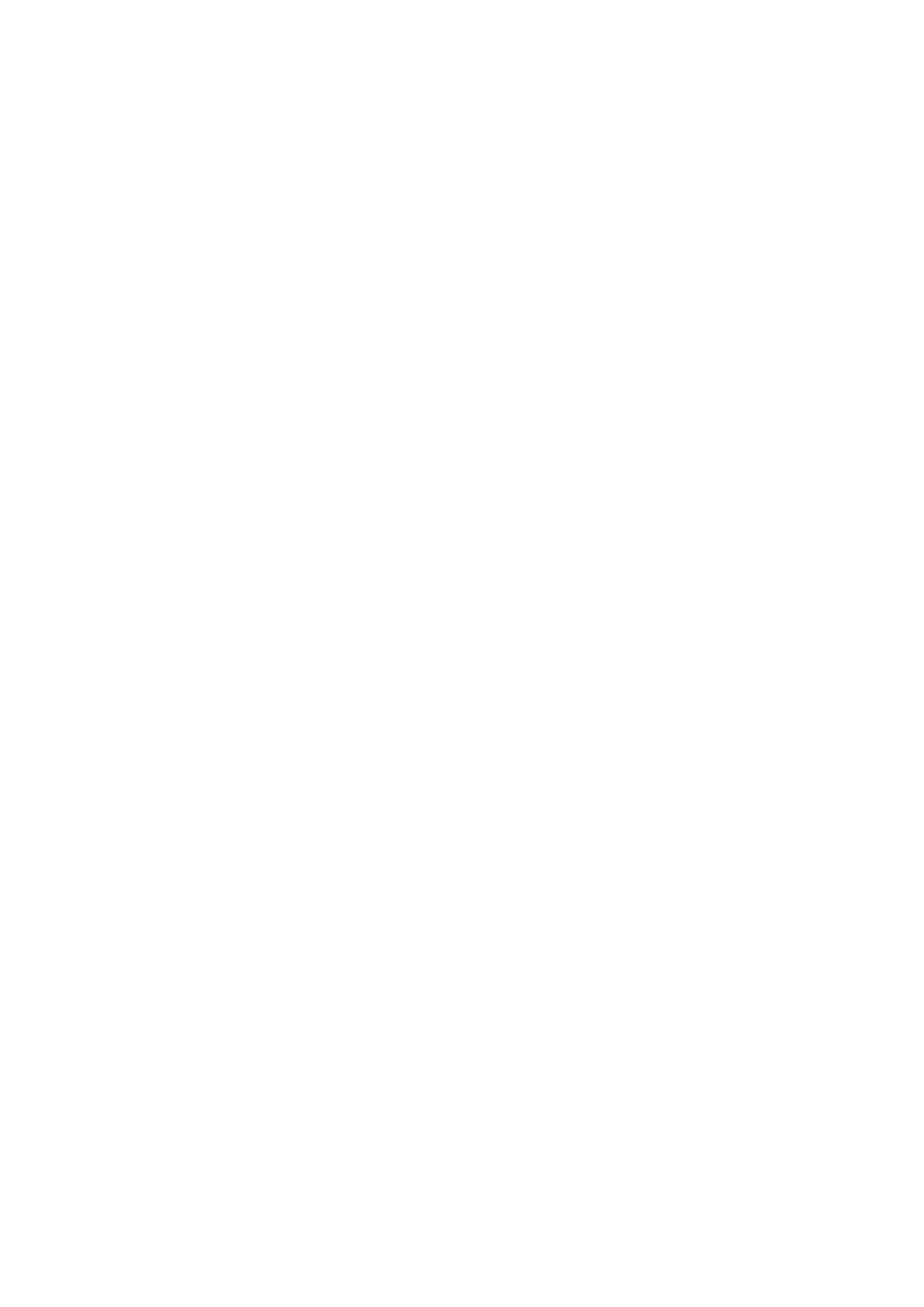**OBJECTIVE** To improve media diversity inclusiveness through higher standards of journalism practice

**EXPECTED OUTCOMES & RESULTS** Improvement of journalism practice and practices of journalists with regards to media diversity inclusiveness Exchanges of practices among journalists, journalists' unions and media organisations

**FRIDAY, OCTOBER 04 2013**

Morning **Participants Arrival** 

# 2.00 pm **WELCOMING WORDS**

**George SAVVIDIS**, President, POESY – National Federation of Journalists' Unions

**Reynald BLION, Media & Diversity and MEDIANE Manager, Council of Europe** 

# 2.15 pm **INTRODUCTORY SESSION**

**Maria PLIKA**, Treasurer, ESIEMTH - Journalists' Union of Macedonia and Thrace Daily Newspapers

**Ricardo GUTIERREZ VELAZQUEZ**, Secretary General, EFJ - European Federation of **Journalists** 

**Diane KEMP, COE MEDIANE Encounter Consultant** 

Plenary Session Simultaneous interpretation in **English, French & Greek**

2.45 pm **DIVERSITY INCLUSIVENESS IN NEWS REPORTING**  Quiz & Presentation of current news reports for analysing their diversity inclusiveness

**Diane KEMP**, CoE MEDIANE Encounter Consultant

**Reynald BLION, Media & Diversity and MEDIANE Manager, Council of Europe** 

Plenary Session Simultaneous interpretation in **English, French & Greek**

3.15 pm Coffee break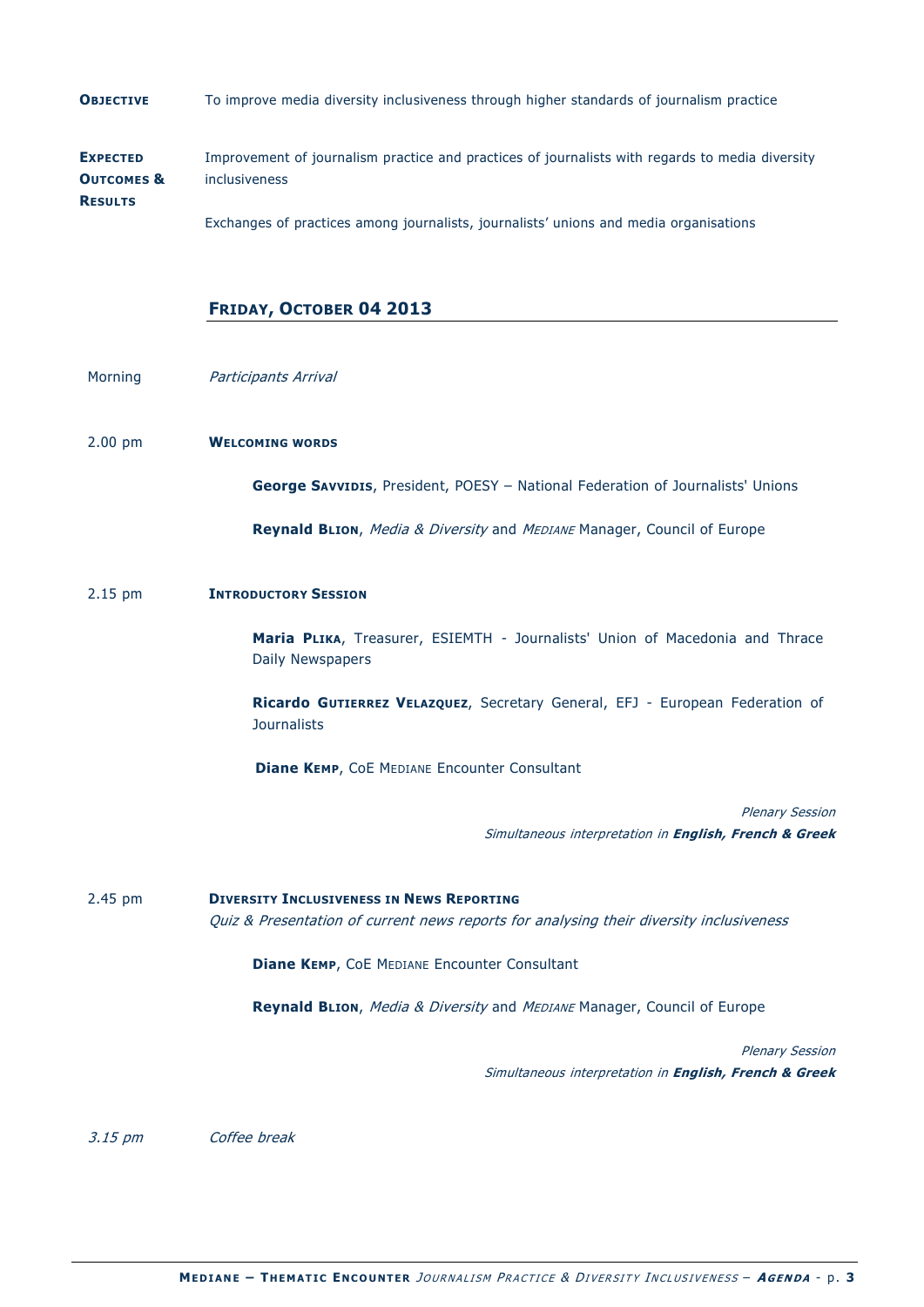# 3.45 pm **SOAP BOX**

Spotlight on practices of journalists and of their organisations in creating the conditions (e.g. working conditions, professional rights and ethics) and finding creative ways to implement an inclusive approach of media content design and production.

**Martine SIMONIS**, Secretary General, AJPB – Association des Journalistes professionnel/les de Belgique **Dimitris DRAGOGIAS**, Vice-President, POESY, Greece

Interviewed by **Pamela MORINIERE**, Project Officer, EFJ

Plenary Session Simultaneous interpretation in **English, French & Greek**

# 4.15 pm **DIVERSITY INCLUSIVENESS AND ETHICAL DILEMMAS: REPORTING FAR RIGHTS POLITICS**

Based on the premise that journalists often face an ethical dilemma when they cover far right politics, the working group panel will invite participants to consider innovative ways journalists can explore and reflect diversity and inclusiveness through their work. This panel will also address other issues that impact diversity in the media, such as working conditions, newsroom recruitment policies and working relations.

#### **Working Group 1**

| Contributors | <b>Villy DALL, Executive board member, DJ, Dansk Journalistforbund</b>               |  |  |  |
|--------------|--------------------------------------------------------------------------------------|--|--|--|
|              | <b>Despina SYRRI, President, Symbiosis</b>                                           |  |  |  |
| Facilitator  | <b>Yasir MIRZA</b> , Head of Diversity and Inclusion, <i>Guardian News and Media</i> |  |  |  |

# **Working Group 2**

|             | <i>Contributors</i> <b>Kristina HRISTOVA, President, AEJ, Bulgaria</b>         |  |  |  |
|-------------|--------------------------------------------------------------------------------|--|--|--|
|             | <b>Yannis SIDIRIPOULOS</b> , Journalist, Xanthipress.gr                        |  |  |  |
| Facilitator | <b>Anna FAMELLOS, International Relations, ESIEMTH - Journalists' Union of</b> |  |  |  |
|             | Macedonia and Thrace Daily Newspapers                                          |  |  |  |

2 Working Groups 1 WG interpreted in **English, French & Greek**

5.45 pm **REPORT BACK** from the working groups

Facilitators **Yasir MIRZA**, Head of Diversity and Inclusion, Guardian News and Media **Anna FAMELLOS**, International Relations, ESIEMTH - Journalists' Union of Macedonia and Thrace Daily Newspapers

> Plenary Session Simultaneous interpretation in **English, French & Greek**

6.00 pm End of the Day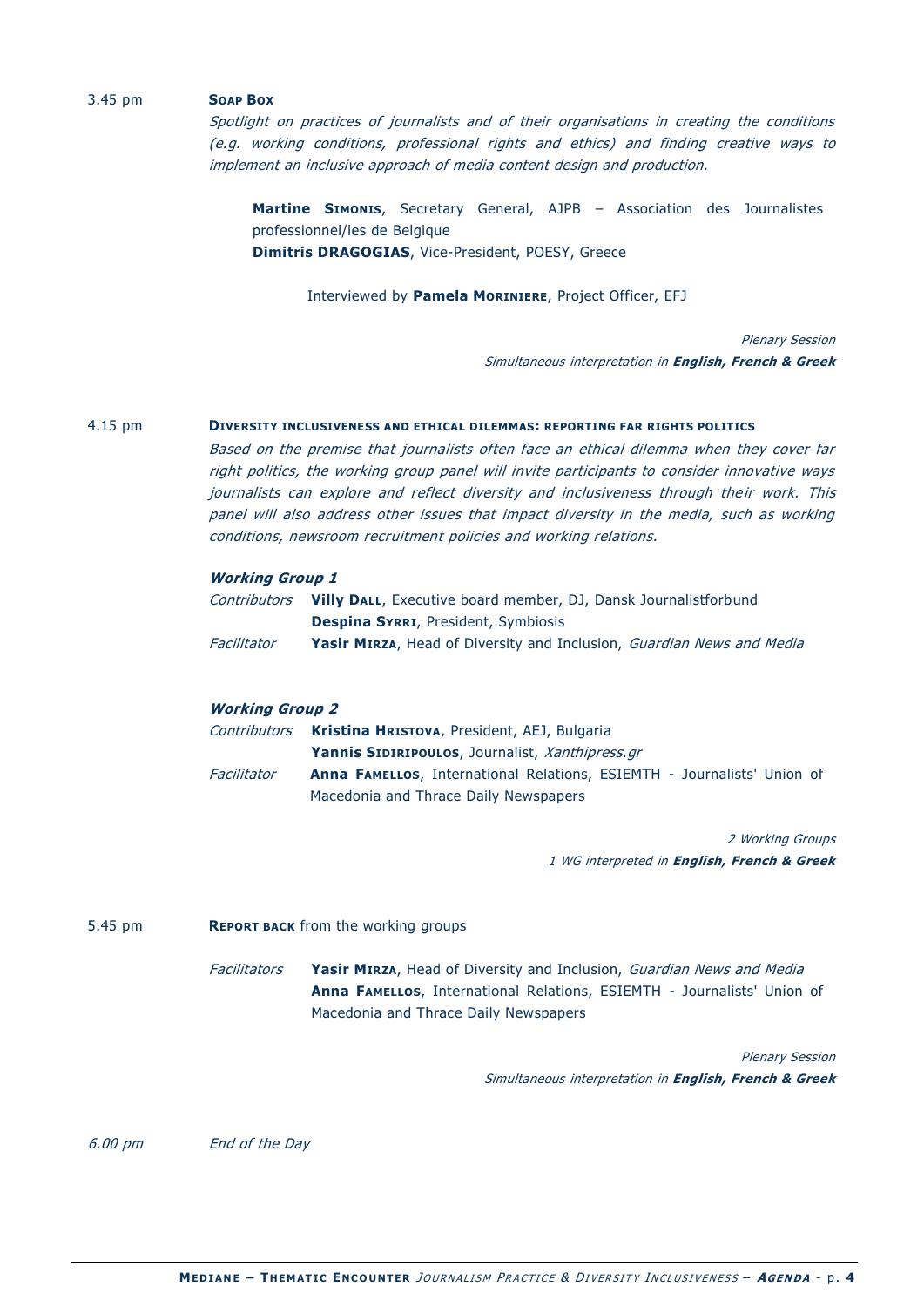# 8.00 pm Dinner



**Agora Restaurant** Kapodistriou 5 Thessaloniki 546 25, Greece Τel. - + 30 231 053 24 28 info@ouzeriagora.gr www.ouzeriagora.gr/map.php

# **SATURDAY, OCTOBER 05 2013**

9.00 am **WELCOMING WORDS & INTRODUCTION** to the day's theme

**Moschos VOITSIDIS**, President, ESIEMTH - Journalists' Union of Macedonia and Thrace Daily Newspapers

**Yuk Lan WONG**, Project Officer, EFJ

Plenary Session Simultaneous interpretation in **English, French & Greek**

# 9.10 am **SOAP BOX**

Spotlight on journalism and media practices in creating the conditions (e.g. working conditions, professional rights and ethics) and finding creative ways to implement an inclusive approach of media content design and production.

**Ioannis PANAYIOTOPOULOS**, Greek Government's Secretary General of Mass Media

**Marie-Christine LIPANI**, Deontology and Ethics Lecturer, IJBA, France

Interviewed by **Yuk Lan WONG**, Project Officer, EFJ

Plenary Session Simultaneous interpretation in **English, French & Greek**

9.30 am **LEARNING BY SHARING ON DIVERSITY INCLUSIVENESS** – Participants share their own experiences and stories. What do journalists and unions of journalists need to equip themselves with (e.g. ethical codes and guidelines, media index, training, union support, etc.) in order to uphold journalism standards and implement truly inclusive approach in their daily media work, in particular in the way they design and produce media content? (Two working groups will brainstorm and come up with an inventory list on diversity inclusiveness guidelines: what it is about, what it is not about and what is in between)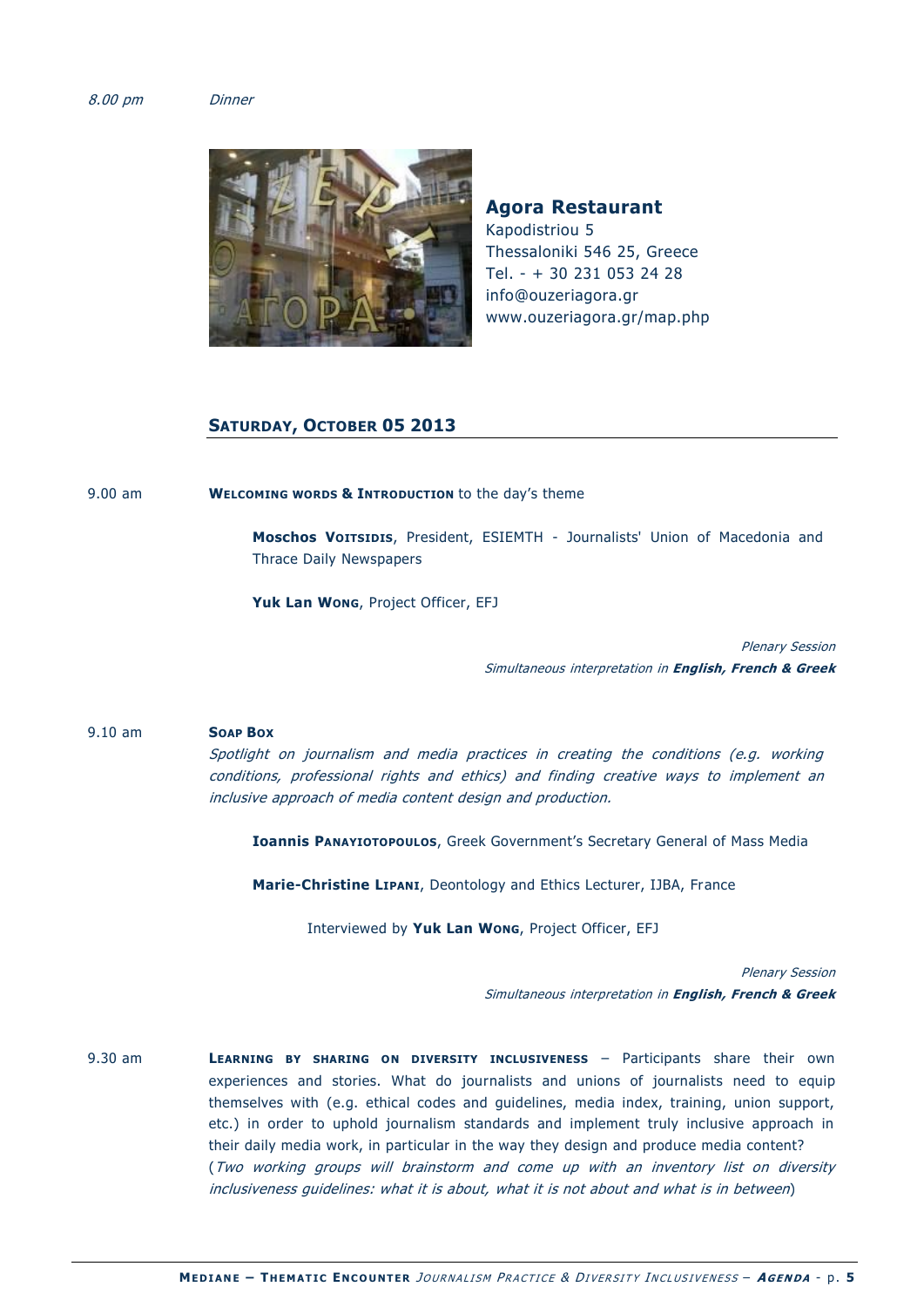# **Working Group 1**

Facilitator **Rainer REICHERT,** International Affairs Committee Chairman, DJV, Deutscher Journalistenverband

# **Working Group 2**

Facilitator **Anne-Claire ORBAN DE XIVRY**, International Project Manager, Media Animation, Belgium

2 Working Groups

1 WG interpreted in **English, French & Greek** Coffee break included in the WG dynamic

## 11.30 am **REPORT BACK** from the working groups

Facilitators **Rainer REICHERT,** International Affairs Committee Chairman, DJV, Deutscher Journalistenverband **Anne-Claire ORBAN DE XIVRY**, International Project Manager, Media Animation, Belgium

Plenary Session

Simultaneous interpretation in **English, French & Greek**

#### 11.45 am Introduction on **EEMPS - EUROPEAN EXCHANGES OF MEDIA PRACTICES**

**Pamela MORINIERE** & **Yuk Lan WONG**, Project Officers, EFJ

Plenary Session

Simultaneous interpretation in **English, French & Greek**

12.00 am **SPEED-DATING SESSION** for pairing media professionals who will commit to implementing a MEDIANE European exchange of journalism and media practices in relation to media diversity inclusiveness.

**Pamela MORINIERE** & **Yuk Lan WONG**, Project Officers, EFJ

1.00 pm Speed-Dating Lunch

# 2.15 pm **SOAP BOX** Spotlight on journalism and media practices in creating the conditions (e.g. working conditions, professional rights and ethics) and finding creative ways to implement an inclusive approach of media content design and production.

**Leon MANN**, Film-Maker & Freelancer, Member of BCOMS, Black Collective of Media in Sport, United Kingdom

**Marta BARCENILLA ESCANO**, Journalist, FSC – CCOO, Spain

Interviewed by **Reynald BLION**, MEDIANE Manager, CoE

Plenary Session

Simultaneous interpretation in **English, French & Greek**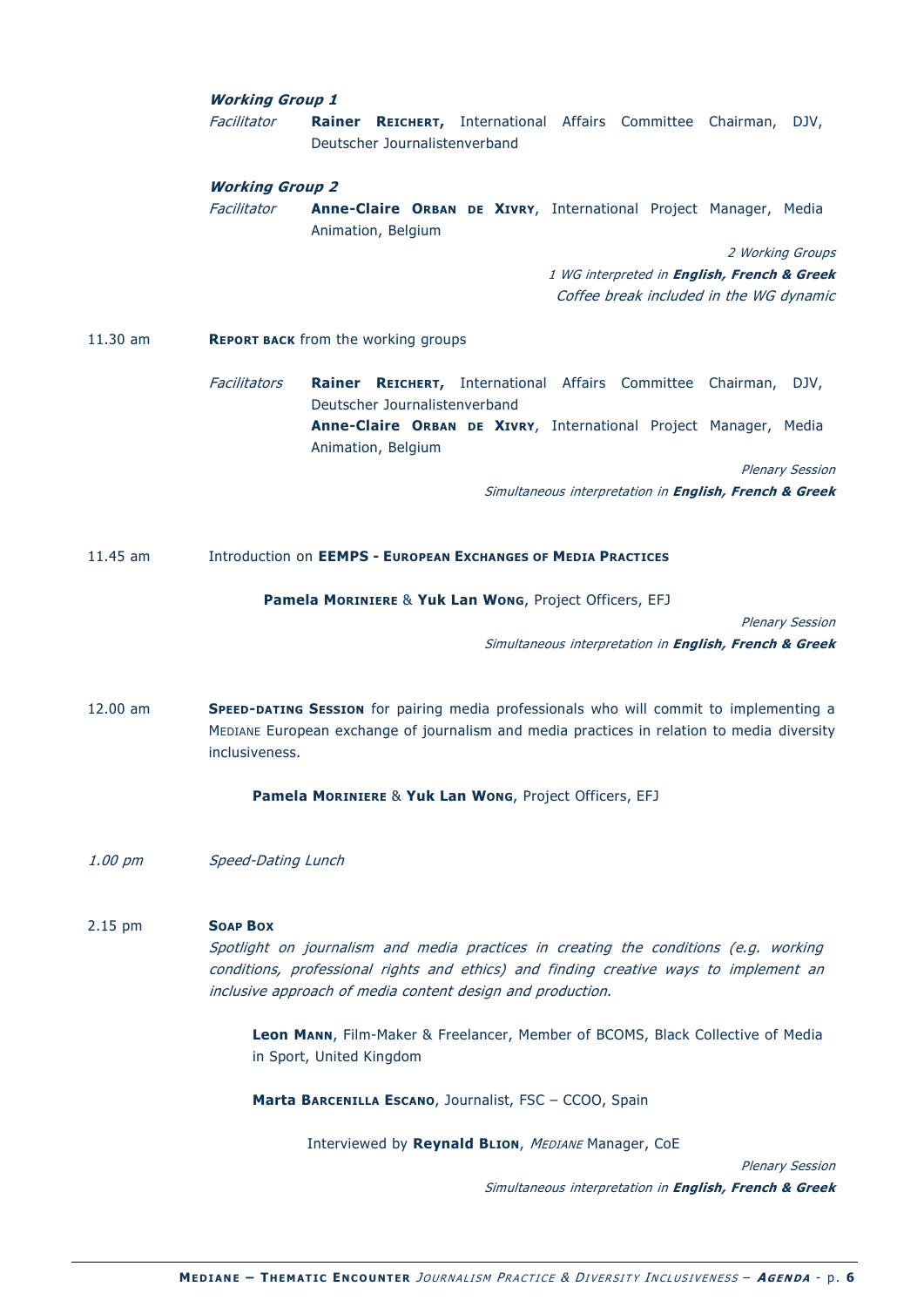| $2.45$ pm | <b>TRAINING I - LET'S GET OUR HANDS ON!</b><br><i>Training I</i> - Reporting with diversities as angle of coverage - This section will focus on news<br>daily routines and examine how media professionals and editors can better include<br>diversities in their daily media work. Do they reflect reality or stereotypes? How can the<br>approach of diversity inclusiveness contribute to rebalancing realities and stereotypes in |  |  |  |
|-----------|---------------------------------------------------------------------------------------------------------------------------------------------------------------------------------------------------------------------------------------------------------------------------------------------------------------------------------------------------------------------------------------------------------------------------------------|--|--|--|
|           |                                                                                                                                                                                                                                                                                                                                                                                                                                       |  |  |  |
|           | journalists' daily work?                                                                                                                                                                                                                                                                                                                                                                                                              |  |  |  |
|           | <b>Mike JEMPSON, Journalist and Media trainer</b><br>Facilitator                                                                                                                                                                                                                                                                                                                                                                      |  |  |  |
|           | Interpretation in English, French & Greek                                                                                                                                                                                                                                                                                                                                                                                             |  |  |  |
|           | Coffee break included                                                                                                                                                                                                                                                                                                                                                                                                                 |  |  |  |
| 6.00 pm   | End of the Day                                                                                                                                                                                                                                                                                                                                                                                                                        |  |  |  |

Free evening

6.30 pm **Proposal for an informal exchange** on MEDIANE between CoE MEDIANE Managers and members of the EFJ MEDIANE Working Group

# **SUNDAY, OCTOBER 06 2013**

9.00 am **INTRODUCTION** to the day's theme

**Yuk Lan WONG**, Project Officer, EFJ

Plenary Session Simultaneous interpretation in **English, French & Greek**

# 9.10 am **SOAP BOX**

Spotlight on journalism and media practices in creating the conditions (e.g. working conditions, professional rights and ethics) and finding creative ways to implement an inclusive approach of media content design and production.

**Marina LALOVIC**, Journalist, Babel TV & RAI Radio 3

**Filios STANGOS**, Journalist & Director, Thessaloniki Municipal Broadcaster

Interviewed by **Diane KEMP**, CoE MEDIANE Encounter Consultant

Plenary Session Simultaneous interpretation in **English, French & Greek**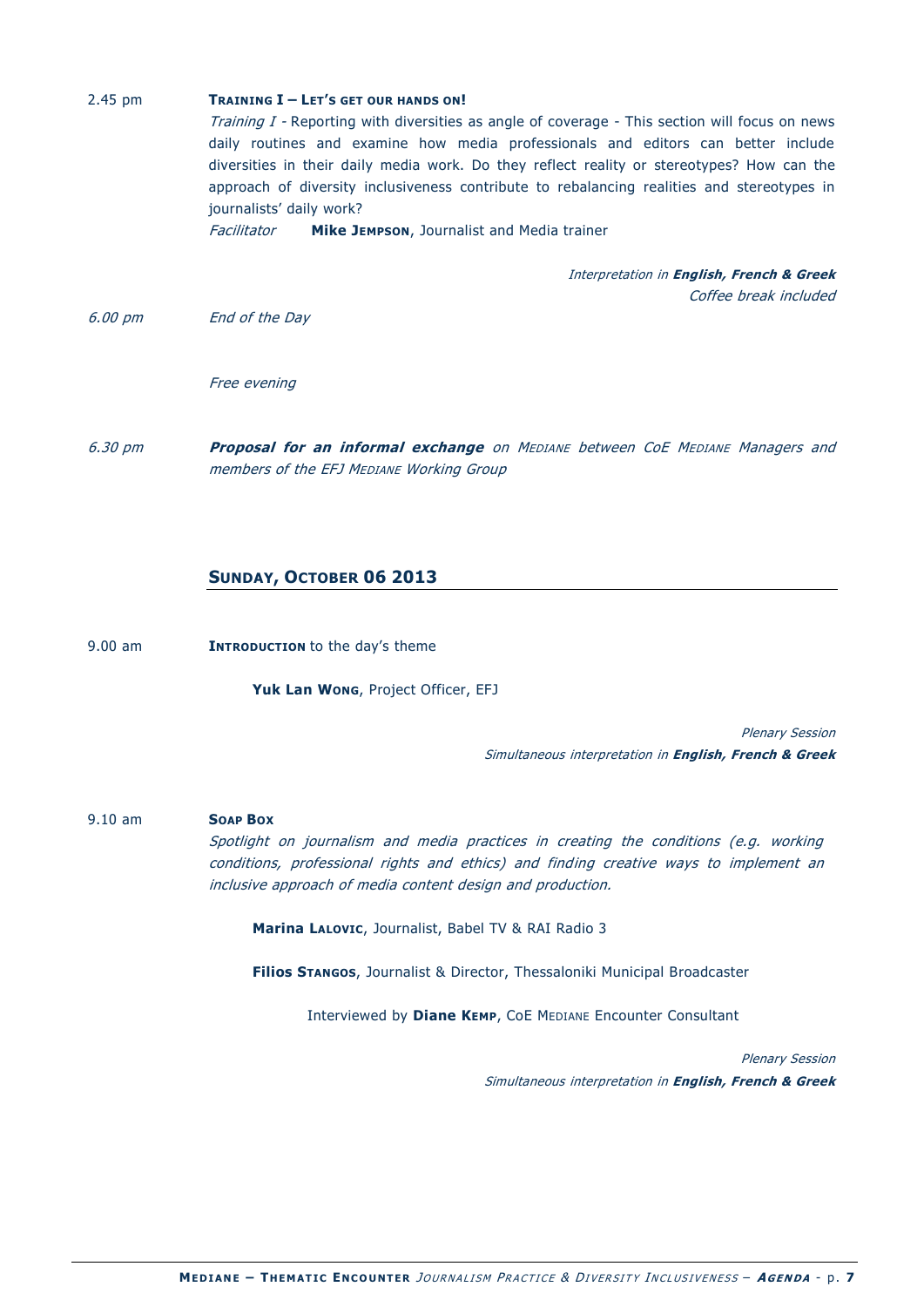# 9.30 am **TRAINING II – WORKING CONDITIONS**

What can be done to implement truly inclusive approach in daily news reporting? Are ethical codes, internal charters or codes of conducts, style guides, editorial guidelines, etc. sufficient for implementing this approach? What are the newsroom practices and cultures that need to be changed? What is the role of journalists' unions, of media managers? Facilitator **Mike JEMPSON**, Journalist and Media trainer

> Interpretation in **English, French & Greek** Coffee break included

# 11.30 am **TRAINING LEARNING**

What are the key results of the encounter? How can we move forward to create a solid foundation for inclusive approach in media content design and production? Facilitators **Mike JEMPSON**, Journalist and Media trainer

**Diane KEMP**, CoE MEDIANE Encounter Consultant

Plenary Session Simultaneous interpretation in **English, French & Greek**

12.00 am **CONCLUSIONS & NEXT STEPS**

**Reynald BLION, Media & Diversity and MEDIANE Manager, Council of Europe** 

**Pamela MORINIERE**, Author's Rights, Gender and Project Officer, EFJ – European Federation of Journalists

**Moschos VOITSIDIS**, President, ESIEMTH - Journalists' Union of Macedonia and Thrace Daily Newspapers

> Plenary Session Simultaneous interpretation in **English, French & Greek**

12.30 am Closing Buffet

Departure of participants

1.30 pm **MEETING OF THE EFJ MEDIANE WORKING GROUP** 

4.00 pm End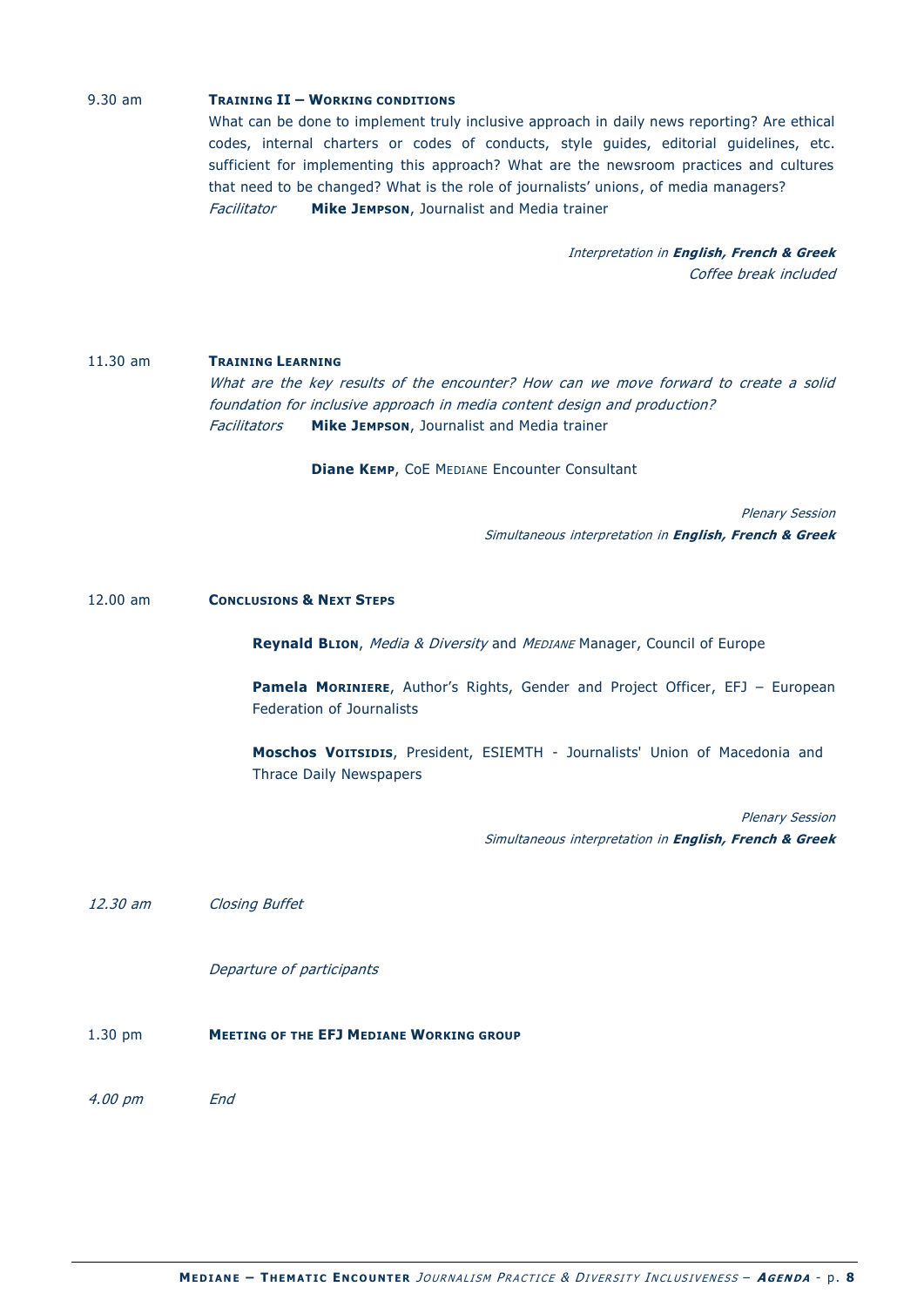#### **PARTICIPANTS' COMMITMENT**  Each **participant** will be **asked to bring one or two examples of journalism practice** that he/she developed and he/she considered as being an inclusive approach of diversity in media content design and production.

Each **participant** must be aware that the first encounter will **encourage on building pairs** that will **commit in European Exchanges** of Media Practices: [www.coe.int/t/dg4/cultureheritage/culture/Mediane/exchanges\\_en.asp](http://www.coe.int/t/dg4/cultureheritage/culture/Mediane/exchanges_en.asp)

During the **last encounter**, **participants** will be **asked to present the joint work output** they will have produced during their exchanges, to share their main feedbacks on their exchange experiences and to deliver recommendations and guidelines for MEDIANE Index building [\(www.coe.int/t/dg4/cultureheritage/culture/Mediane/index\\_en.asp\)](http://www.coe.int/t/dg4/cultureheritage/culture/Mediane/index_en.asp) regarding diversity inclusiveness in the field media production.

To summarise, once **participants** commit to be part of one of the encounters, they also **commit**:

- to **bring examples** of journalism practice,
- to build a pair and **to be part of at least one European Exchange** of Media Practice

**CONDITIONS OF PARTICIPATION Participants living outside the hosting country** will be provided a **prepaid ticket** by the EU/CoE MEDIANE Joint Initiative (Contact – Ellsworth Camilleri, [ellsworth.camilleri@coe.int\)](mailto:ellsworth.camilleri@coe.int)

> **Participants living outside city** and needing accommodation will be provided a per diem of **130€ per night spent in the city** (hotel invoice to be provided) and **each participant is asked to organise his/her own accommodation** (list of hotels available on request)

> **National participants living outside the city** will have their **travel costs reimbursed** (invoice to be provided)

> Per diem and travel costs will be **reimbursed** via **bank transfer after the encounter**; a minimum of 6 weeks is needed before participants receive their reimbursement.

| <b>CONTACTS</b> | <b>Reynald BLION</b>      | <b>Diane KEMP</b>                   | <b>Yuk Lan WONG</b>           |
|-----------------|---------------------------|-------------------------------------|-------------------------------|
|                 | MEDIANE Programme Manager | <b>MEDIANE Encounter Consultant</b> | Campaigns and project officer |
|                 | Council of Europe         | <b>BCU School of Media</b>          | IFJ / EFJ                     |
|                 | mediane@coe.int           | diane.kemp@bcu.ac.uk                | yuklan.wong@ifj.org           |
|                 |                           |                                     |                               |